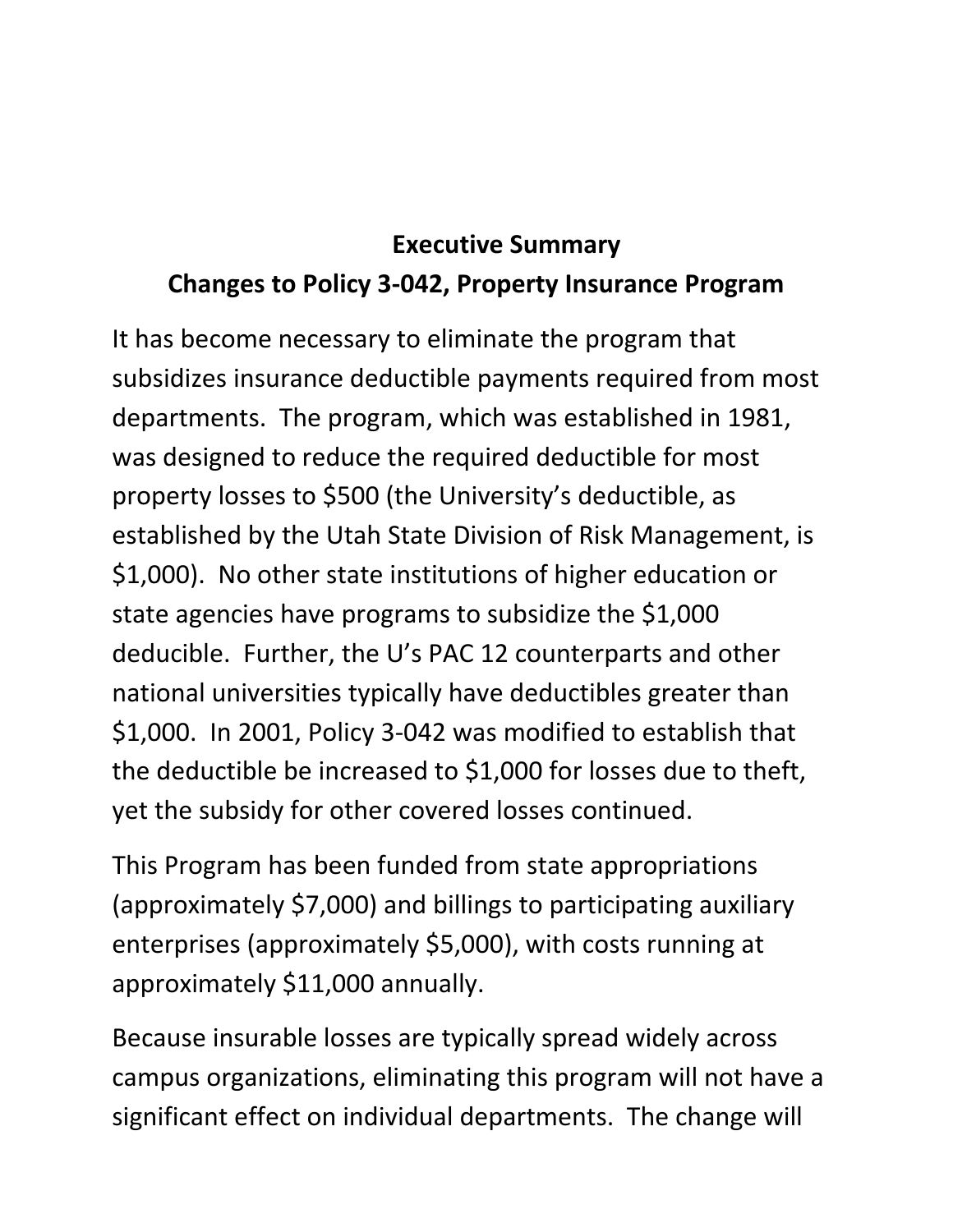not affect the U Hospital and Clinics, Telecommunications (Network & Communications), Contract Dining and the U Campus Store because these auxiliary units choose not to participate in the self-insurance program.

Further, eliminating this program will create a greater loss prevention incentive, reduce the administrative burden on the U Risk & Insurance Services Department (URIS) and provide an opportunity to use resources more efficiently in loss control efforts.

It is proposed that this change become effective July 1, 2018. An @theU article will be sent prior to that time announcing the change and referencing the "Equipment Insurance Information" and "Equipment Security" sections of the URIS website. The self-insurance program will be funded and remain in effect for one year to pay the "run-off" for open claims.

The proposed elimination of the policy has been reviewed by John Nixon, Vice President for Administrative Services, Cathy Anderson, Assistant Vice President for Budget and Planning, Robert Muir, Director of Treasury Services and Jerry Allred, Manager of Risk & Insurance Services.

\_\_\_\_\_\_\_\_\_\_\_\_\_\_\_\_\_\_\_\_\_\_\_\_\_\_\_\_\_\_\_\_\_\_\_\_\_\_\_\_\_\_\_

Robert Muir Director of Treasury Services